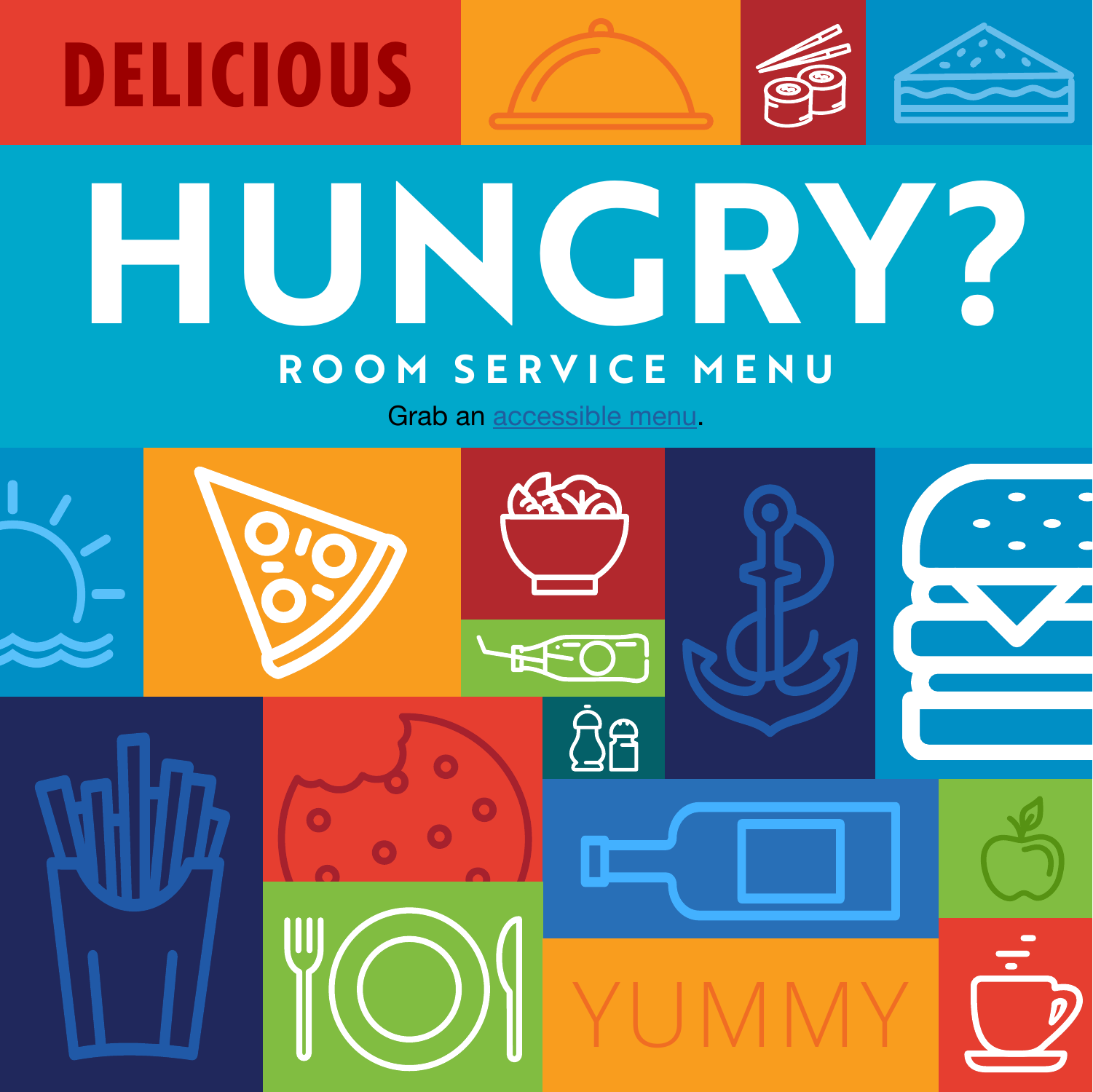

## *ON THE HOUSE A LITTLE \$ A LOT OF YUMMY*

#### - SOMETHING LIGHT -

GARDEN SALAD *Choice of Ranch, 1,000 Island, Balsamic Vinaigrette, Blue Cheese or Fat Free Honey Mustard Dressing*

CAESAR SALAD *House-Made Dressing and Shaved Parmesan Cheese*

#### - JUST WHAT YOU ORDERED -

TUNA SALAD

ROASTED TURKEY

HAM AND CHEESE

PEANUT BUTTER AND JELLY

BACON, LETTUCE & TOMATO

GRILLED AMERICAN CHEESE

GRILLED REUBEN *with Corned Beef and Swiss Cheese*

*All Served with Potato Salad, Coleslaw, Potato Chips or Pretzels. Your choice of White, Whole Wheat, Rye or Gluten Free Bread*

#### - SWEET TOOTH -

### NEW YORK CHEESECAKE ASSORTED COOKIES CHOCOLATE CAKE

*Juices: Orange, Tomato, Apple, or Grapefruit Regular or Decaffeinated Coffee, Hot Tea, Iced Tea, Hot Chocolate, Chocolate Milk, Milk or Skim Milk*

#### - **DRINKS** - **- BUBBLES** - No Charge **- Regular Bar Price** *No Charge Regular Bar Prices*

*Pepsi, Diet Pepsi, Pepsi Zero Sugar, Pepsi Caffeine Free, Sierra Mist, Sierra Mist Zero, Mug Root Beer, Mtn Dew* 

#### - BEERS - *Regular Bar Prices*

DOMESTIC BEER *Bud Light, Miller Lite, Coors Light* IMPORTED BEER *Heineken, Corona, Pilsner Urquell*

- - CRAFT BEER *ThirstyFrog Caribbean Wheat*
	- *Parched Pig West Coast IPA*

*Parched Pig Toasted Amber*

TOTALLY AWESOME WINGS \$5

*Tossed in Your Choice of: Honey BBQ, Buffalo Sauce, Garlic Parmesan, Teriyaki, or Caribbean Jerk*

CHICKEN TENDERS \$5 *Crispy Panko Breaded Chicken Tenders with BBQ or Honey Mustard Sauce* 

SPICY FRIED FIRECRACKER SHRIMP \$6 *Spiced Shrimp, Panko Coated and Fried with Chili Ginger Dip, Served with French Fries* 

KILLER CHICKEN QUESADILLA \$5 *Grilled Chipotle Seasoned Chicken, Onions, Peppers, Grated Monterey Jack Cheese, Fresh Pico de Gallo, and Guacamole* 

AUTHENTIC PHILLY CHEESESTEAK \$5 *Frizzled Steak, Melted Cheese and Grilled Onions on a Hoagie Roll, Served with French Fries* 

PAN PIZZA \$5 *Hand-Stretched Dough, Topped with Fresh Ingredients and Baked to Order. Cheese, Pepperoni, or Ham and Pineapple* 

SIDE OF FRIES \$2 *Just Right for You… Tell the Others to Order Their Own* 

SWEET POTATO FRIES \$250

#### OLD FASHIONED BANANA SPLIT \$4

Must be 21 or older to order alcoholic beverages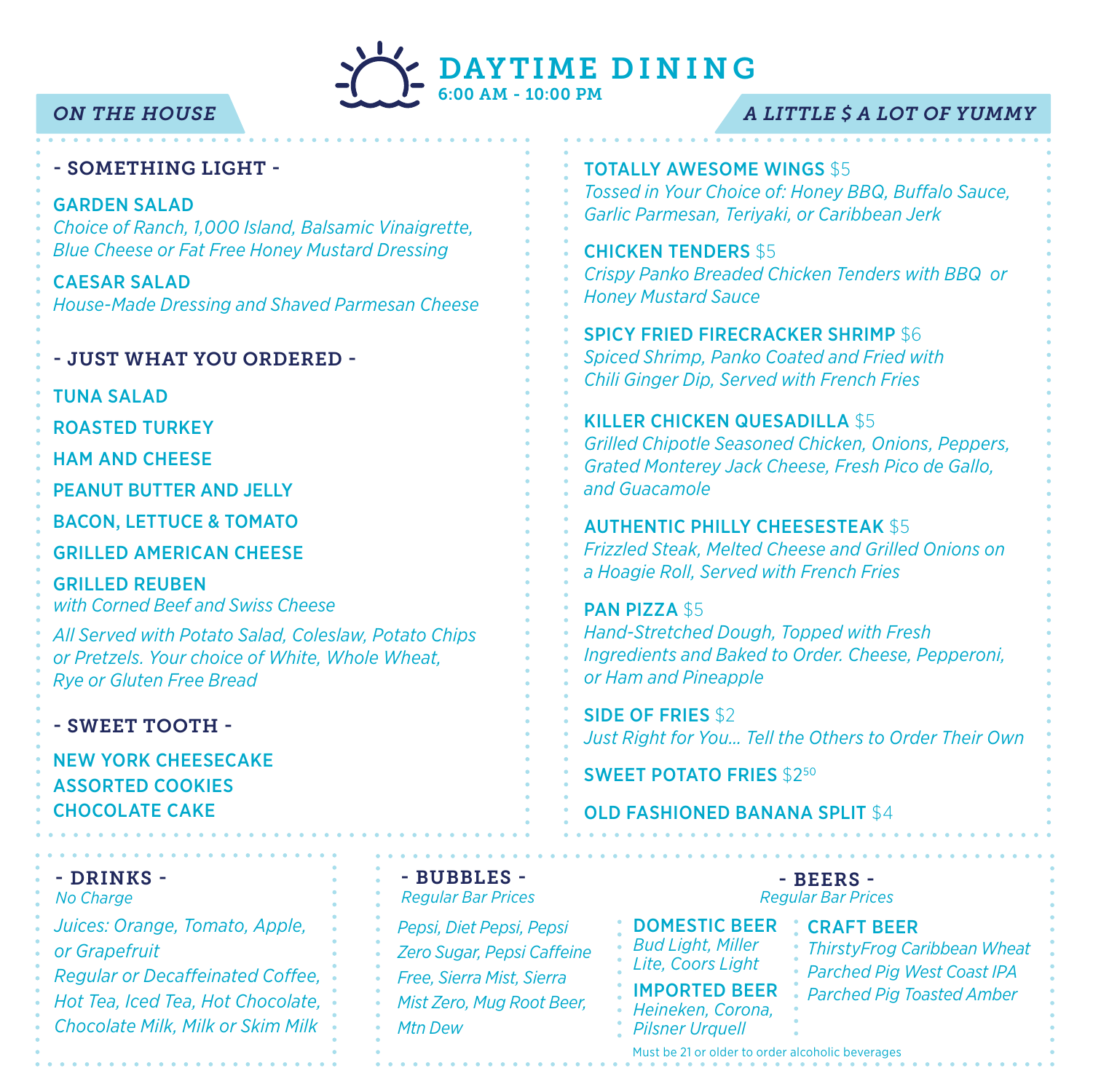

#### - GREENS -

GREEK SALAD \$3

*Olives, Tomatoes, Feta & Peppers, Garlic Bread Crisp Add Lemon Grilled Chicken \$2*

add Lemon Griffed Chicken, 52<br>CHICKEN CAESAR SALAD \$5 *House-Made Dressing, Shaved Parmesan Cheese* 6:00 AM - 10:00 PM

#### - SATISFY YOUR CRAVING -

#### TOTALLY AWESOME WINGS \$5

*Tossed in Your Choice of: Honey BBQ, Buffalo Sauce, Garlic Parmesan, Teriyaki, or Caribbean Jerk* 

#### CHICKEN TENDERS \$5

*Crispy Panko Breaded Chicken Tenders with BBQ or Honey Mustard Sauce* 

SPICY FRIED FIRECRACKER SHRIMP \$6 *Spiced Shrimp, Panko Coated and Fried with Chili Ginger Dip, Served with French Fries* 

#### PORTABELLA & VEGGIE BUN \$4

*Panko Crusted Portabella & Sweet Pepper, Roma Tomato, Avocado, Arugula, & Provolone Cheese on a Multigrain Bun*

#### KILLER CHICKEN QUESADILLA \$5

*Grilled Chipotle Seasoned Chicken, Onions, Peppers, Grated Monterey Jack Cheese, Fresh Pico de Gallo, and Guacamole*

## GRILLED CHEESE, BACON & TOMATO SANDWICH \$5

*Cheddar Cheese, Crumbled Bacon, and Diced Tomato Grilled Between Two Slices of Brioche Bread*

#### - SWEET TOOTH -

DARK CHOCOLATE WALNUT BROWNIES \$2 | DOUGHNUT SANDWICH \$3 | OLD FASHIONED BANANA SPLIT \$4

*Juices: Orange, Tomato, Apple, or Grapefruit Regular or Decaffeinated Coffee, Hot Tea, Iced Tea, Hot Chocolate, Chocolate Milk, Milk or Skim Milk*

#### - DRINKS -  $\cdot$  - BUBBLES -*Regular Bar Prices*

*Pepsi, Diet Pepsi, Pepsi Zero Sugar, Pepsi Caffeine Free, Sierra Mist, Sierra Mist Zero, Mug Root Beer, Mtn Dew* 



#### AUTHENTIC PHILLY CHEESESTEAK \$5

*Frizzled Steak, Melted Cheese and Grilled Onions on a Hoagie Roll, Served with French Fries* 

#### ROASTED TURKEY WRAP \$5

*Shaved Turkey, Tomato, Iceberg Lettuce, Avocado Mayo, Cheddar in Jalapeño Wrap*

#### PAN PIZZA \$5

*Hand-Stretched Dough, Topped with Fresh Ingredients and Baked to Order. Cheese, Pepperoni, or Ham and Pineapple* 

#### OMELETTE AND FRENCH FRIES \$5

*Choice of: Cheese, Peppers, Onions and Mushrooms or Ham and Cheese* 

SIDE OF FRIES \$2 *Just Right for You… Tell the Others to Order Their Own* 

SWEET POTATO FRIES \$250

*Bud Light, Miller Lite, Coors Light* IMPORTED BEER *Heineken, Corona, Pilsner Urquell*

#### - BEERS - *Regular Bar Prices*

DOMESTIC BEER CRAFT BEER

> *ThirstyFrog Caribbean Wheat Parched Pig West Coast IPA Parched Pig Toasted Amber*

TDA



Must be 21 or older to order alcoholic beverages